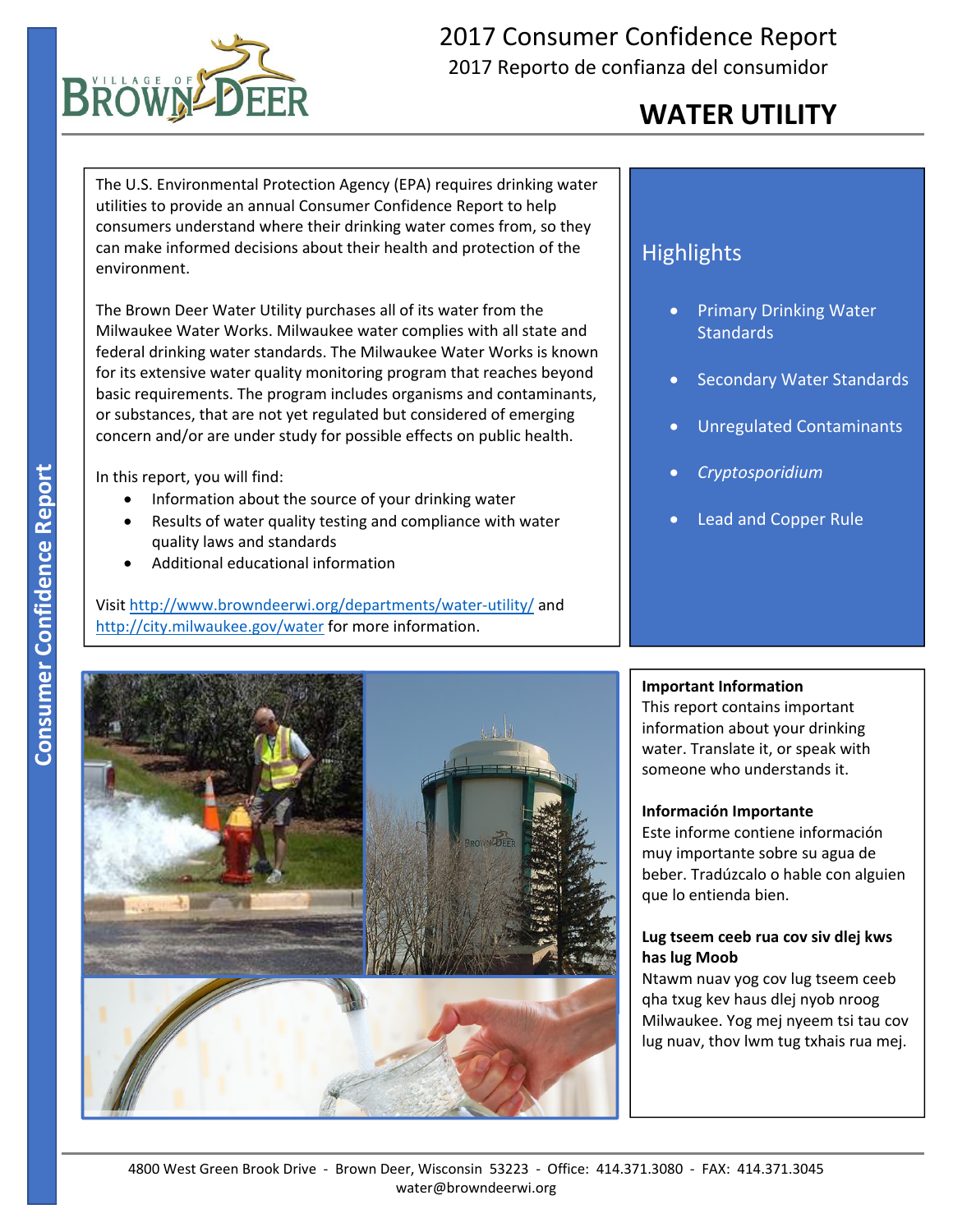### **Water System Information**

The Village of Brown Deer‐owned public utility provides clean, safe water to all residents of the Village of Brown Deer. The population of Brown Deer is approximately 12,000, with a total land area of 4.5 square miles. To serve this customer base, the Utility manages and operates 67.6 miles of water main, 680 hydrants, and 916 distribution system valves. The Utility also owns a 2.0 million gallon standpipe, which supplies storage and pressure to the system. The average daily consumption in 2017 was around 1.25 million gallons per day (MGD).

 Brown Deer Water Utility, (414‐371‐3080). For more system information, or questions about this report, please call Tom Nennig, Utility Superintendent, at the

#### **Participate in decisions regarding your water**

Participate in decisions that affect drinking water quality at meetings of the Village of Brown Deer Water Commission or the Brown Deer Village Board. These committees meet at the Brown Deer Village Hall, 4800 W. Green Brook Drive, Brown Deer, WI 53223. The dates for Water Commission and Village Board meetings vary. Please contact the Brown Deer Water Utility for a schedule at (414‐371‐3080) or visit the Village website at http://www.browndeerwi.org/.

#### **Source of Water**

The Brown Deer Water Public Utility is a consecutive system of the Milwaukee Water Works. All water sold by the Brown Deer Water Utility is purchased from the Milwaukee Water Works. The Milwaukee Water Works water source is surface water from Lake Michigan.

For more information on the Milwaukee Water Works source water and treatment process, visit the Milwaukee Water Works website at http://city.milwaukee.gov/water.

As water flows through rivers and lakes and over land surfaces, naturally occurring substances may be dissolved in the water that reaches Lake Michigan. These substances are referred to as contaminants. Surface water sources may be highly susceptible to contaminants. Surface water is also affected by animal and human activities. Contaminants that may be present in source water include microbial contaminants such as viruses, protozoa and bacteria; inorganic contaminants such as salts and metals, pesticides and herbicides, organic chemical contaminants, and radioactive contaminants.

To ensure that tap water is safe to drink, the EPA prescribes regulations which limit the amount of certain contaminants in water provided by public water systems. Drinking water, including bottled water, may reasonably be expected to contain at least small amounts of some contaminants. The presence of contaminants does not necessarily indicate that the water poses a health risk. More information about contaminants and potential health effects can be obtained by calling the Environmental Protection Agency's Safe Drinking Water Hotline, (800) 426‐ 4791. The table of contaminants detected by the Milwaukee Water Works is on pages 4‐8 of this report.

### **Detected Contaminants or Substances**

The tables on the following pages show the regulated contaminants, or substances, detected in Milwaukee's drinking water and Brown Deer's distribution system during 2017. It also includes all contaminants tested for in the most recent (2013) Unregulated Contaminant Monitoring Rule – Phase 3 (UCMR‐3) mandatory monitoring program. **All contaminant levels are within applicable state and federal laws.** The tables contain the name of each contaminant, the highest level regulated (Maximum Contaminant Level, or MCL), the ideal goals for public health (Maximum Contaminant Level Goal, or MCLG), the median value detected, the usual sources of such contamination, possible health effects, and footnotes explaining the findings and units of measurement. The presence of a substance in drinking water does not necessarily indicate the water poses a health risk. Certain quantities of some substances are essential to good health, but excessive quantities can be hazardous.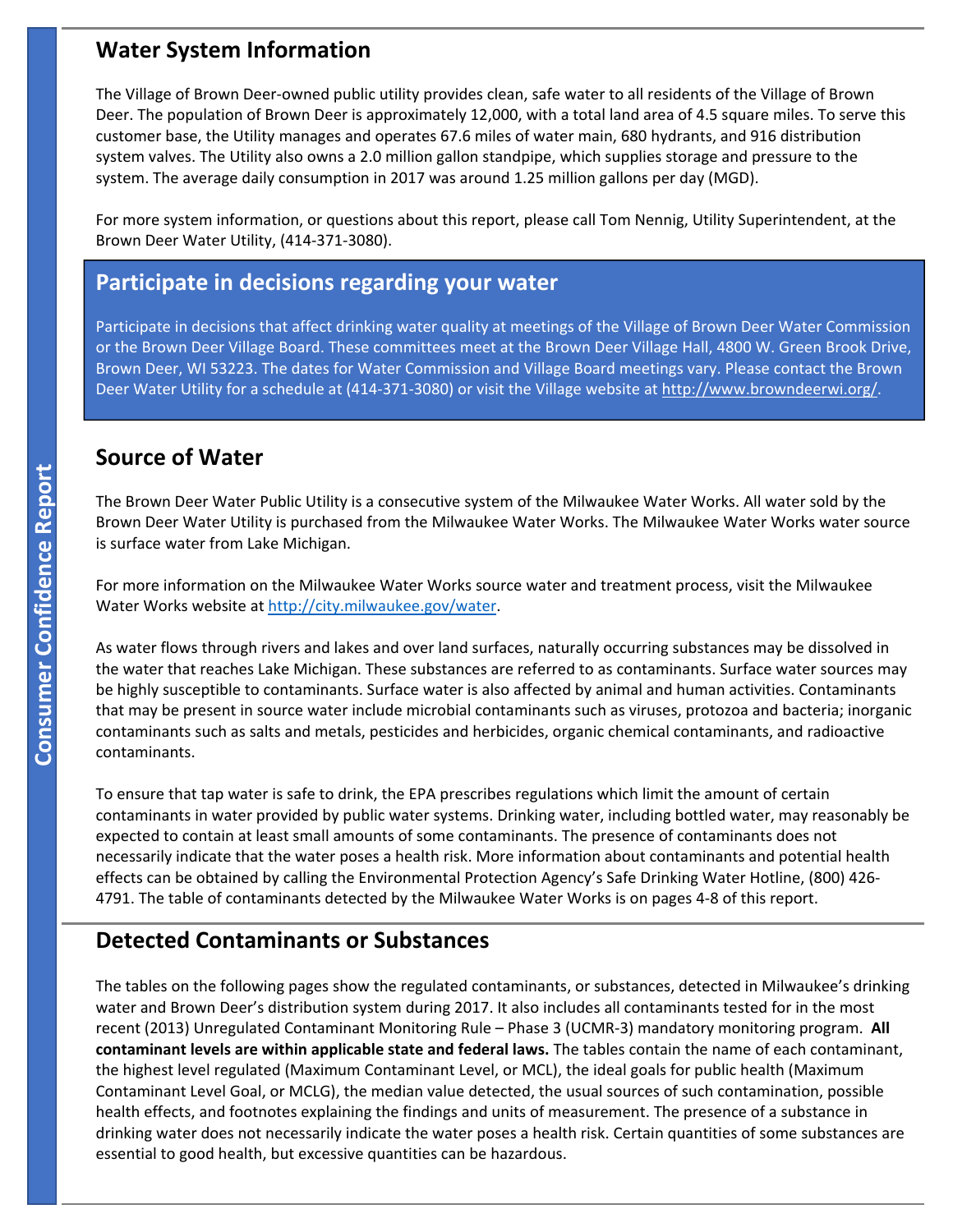| <b>Definitions</b>       |                                                                                                                                                                                                                                                                                                                                                         |
|--------------------------|---------------------------------------------------------------------------------------------------------------------------------------------------------------------------------------------------------------------------------------------------------------------------------------------------------------------------------------------------------|
| $\overline{\phantom{0}}$ | "less than" or not detected                                                                                                                                                                                                                                                                                                                             |
| <b>AL</b>                | Action level: the concentration of a contaminant which, if exceeded, triggers treatment or<br>other requirement that a water system must follow. Action levels are reported at the 90 <sup>th</sup><br>percentile for homes at greatest risk.                                                                                                           |
| <b>Haloacetic Acids</b>  | HAA5: Monochloroacetic acid, dichloroacetic acid, trichloroacetic acid, monobromoacetic<br>acid, dibromoacetic acid, tribromoacetic acid, bromochloroacetic acid, dibromochloroacetic<br>acid, and bromodichloroacetic acid.                                                                                                                            |
| HA                       | Health Advisory: An estimate of acceptable drinking water levels for a chemical substance<br>based on health effects information; a Health Advisory is not a legally enforceable federal<br>standard, but serves as technical guidance to assist federal, state and local officials.                                                                    |
| <b>Median</b>            | The middle value of the entire data set for the parameter (range from high to low)                                                                                                                                                                                                                                                                      |
| $\mu$ g/L                | Microgram per liter or parts per billion                                                                                                                                                                                                                                                                                                                |
| <b>MCL</b>               | Maximum Contaminant Level: The highest level of a contaminant allowed in drinking water.<br>MCLs are set as close to the MCLGs as feasible using the best available treatment<br>technology.                                                                                                                                                            |
| <b>MCLG</b>              | Maximum Contaminant Level Goal: The level of a contaminant in drinking water below<br>which there is no known or expected risk to health. MCLGs allow for a margin of safety                                                                                                                                                                            |
| <b>MRDL</b>              | Maximum residual disinfectant level: The highest level of a disinfectant allowed in drinking<br>water. There is convincing evidence that addition of a disinfectant is necessary for control of<br>microbial contaminants.                                                                                                                              |
| <b>MRDLG</b>             | Maximum residual disinfectant level goal: The level of a drinking water disinfectant below<br>which there is no known or expected risk to health. MRDLGs do not reflect the benefits of<br>the use of disinfectants to control microbial contaminants                                                                                                   |
| mg/L                     | Milligram per liter or parts per million                                                                                                                                                                                                                                                                                                                |
| <b>NA</b>                | Not Applicable                                                                                                                                                                                                                                                                                                                                          |
| ng/L                     | Nanogram per liter                                                                                                                                                                                                                                                                                                                                      |
| <b>NR</b>                | Not Regulated                                                                                                                                                                                                                                                                                                                                           |
| <b>NTU</b>               | Nephelometric Turbidity Unit: A unit to measure turbidity.                                                                                                                                                                                                                                                                                              |
| pCi/L                    | Picocuries per Liter: A measure of radioactivity. A picocurie is 10-12 curies                                                                                                                                                                                                                                                                           |
| <b>RAA</b>               | Running Annual Average: The average of four quarterly samples collected in one 12-month<br>period.                                                                                                                                                                                                                                                      |
| ΤT                       | Treatment Technique: A required process intended to reduce the level of a contaminant in<br>drinking water                                                                                                                                                                                                                                              |
| <b>Trihalomethanes</b>   | TTHMs: Chloroform, bromodichloromethane, dibromochloromethane, and bromoform                                                                                                                                                                                                                                                                            |
| <b>Turbidity</b>         | Turbidity has no health effects. However, turbidity can interfere with disinfection and<br>provide a medium for microbial growth. Turbidity may indicate the presence of disease-<br>causing organisms. These organisms include bacteria, viruses, and parasites that can cause<br>symptoms such as nausea, cramps, diarrhea, and associated headaches. |

## **Information for those with compromised immune systems and/or vulnerable populations**

Some people may be more vulnerable to contaminants in drinking water than the general population. Immunocompromised persons such as persons with cancer undergoing chemotherapy, persons who have undergone organ transplants, people with HIV/AIDS or other immune system disorders, some elderly, and infants can be particularly at risk from infections. These people should seek advice about drinking tap water from their health care providers. EPA/ Centers for Disease Control (CDC) guidelines on appropriate means to lessen the risk of infection by Cryptosporidium and other microbial contaminants are available from the Environmental Protection Agency's Safe Drinking Water Hotline at (800) 426‐4791, and the CDC at cdc.gov/parasites/crypto.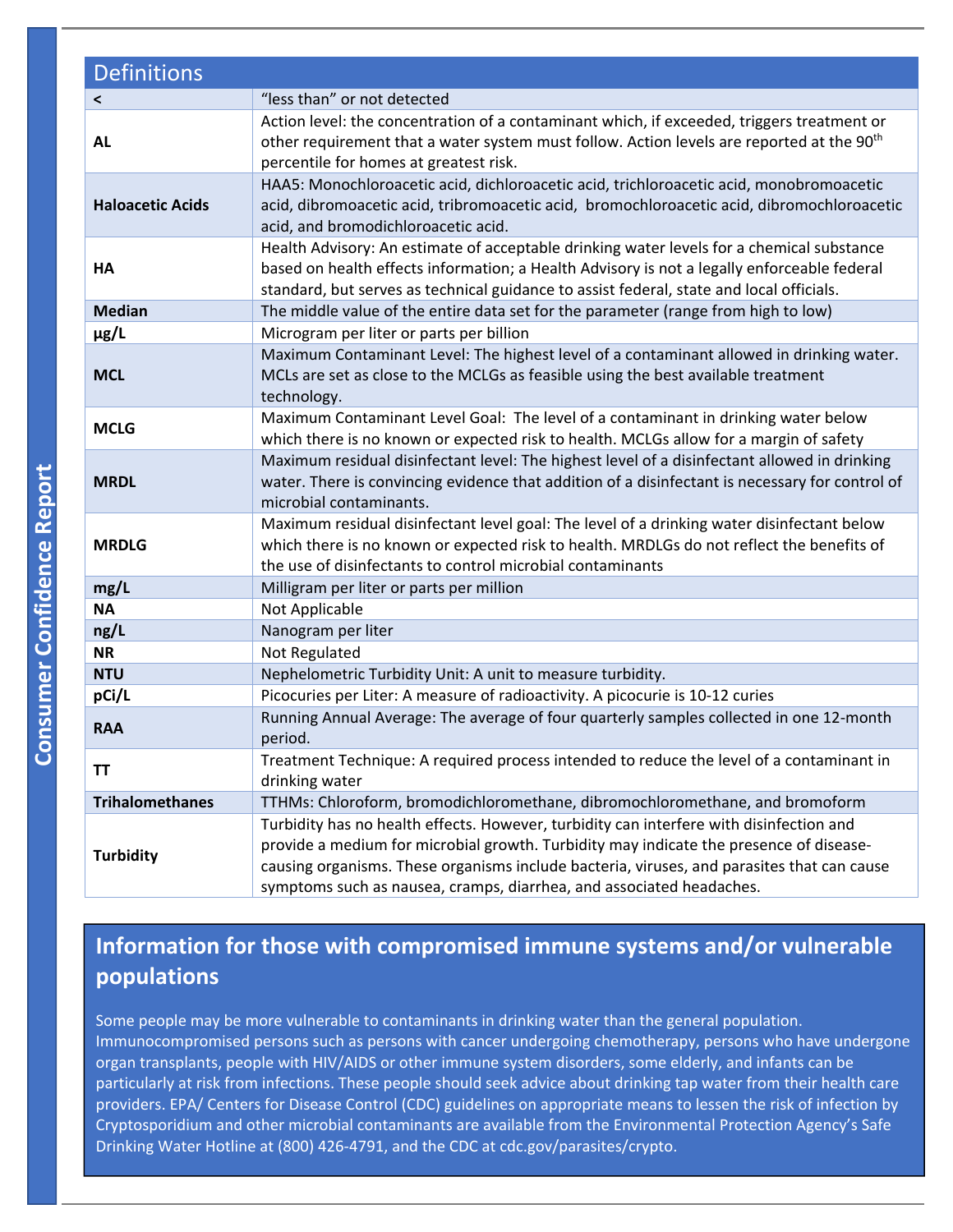## **Primary Drinking Water Standards**

 protect public health, and are legally enforceable above the allowed MCL. For information on EPA ground and drinking water The EPA has set National Primary Drinking Water Regulations that set water quality standards for contaminants, or substances, in public drinking water. These standards are referred to as maximum contaminant levels (MCLs), which are established to primary standards, visit: http://www.epa.gov/ground-water-and-drinking-water/national-primary-drinking-water-regulations.

Note: any substance marked with an asterisk (\*) contains data from the Brown Deer Water Utility testing programs.

| <b>Substance</b>                         | <b>Ideal</b><br><b>Goals</b><br>(MCLG) | <b>Highest</b><br>Level<br><b>Allowed</b><br>(MCL) | <b>Median</b><br>Value | <b>Highest</b><br>Level<br><b>Detected</b> | Source(s) of<br><b>Contaminant</b>                                                                        | <b>Health Effects</b>                                                                                                                                                                                                                                                                                      |
|------------------------------------------|----------------------------------------|----------------------------------------------------|------------------------|--------------------------------------------|-----------------------------------------------------------------------------------------------------------|------------------------------------------------------------------------------------------------------------------------------------------------------------------------------------------------------------------------------------------------------------------------------------------------------------|
| Alicarb Sulfoxide (µg/L)                 |                                        | 4                                                  | 0.3                    | 0.3                                        |                                                                                                           |                                                                                                                                                                                                                                                                                                            |
| Arsenic (µg/L)                           | 0                                      | 10                                                 | 0.4                    | 0.5                                        | Erosion of natural<br>deposits; orchard<br>runoff; glass and<br>electronics<br>production waste<br>runoff | Some people who drink water containing<br>arsenic in excess of the MCL over many<br>years could experience skin damage or<br>problems with their circulatory system,<br>and may have an increased risk of cancer                                                                                           |
| Atrazine ( $\mu$ g/L)                    | 3                                      | 3                                                  | 0.03                   | 0.03                                       | Runoff from<br>herbicide used on<br>row crops                                                             | Some people who drink water containing<br>atrazine well in excess of the MCL over<br>many years could experience problems<br>with their cardiovascular system or<br>reproductive difficulties                                                                                                              |
| Barium (mg/L)                            | 2                                      | $\overline{2}$                                     | 0.019                  | 0.019                                      | Drilling waste<br>discharge; metal<br>refineries discharge;<br>erosion of natural<br>deposits             | Some people who drink water containing<br>barium in excess of the MCL over many<br>years could experience an increase in their<br>blood pressure                                                                                                                                                           |
| Bromate (µg/L)                           | $\mathbf 0$                            | 10                                                 | 3                      | 9                                          | By-product of<br>drinking water<br>disinfection                                                           | Some people who drink water containing<br>bromate in excess of the MCL over many<br>years have an increased risk of cancer                                                                                                                                                                                 |
| Chlorate $(\mu g/L)$                     | <b>NA</b>                              | <b>NR</b>                                          | 117                    | 205                                        | By-product of<br>drinking water<br>disinfection                                                           | Affects red blood cells oxygen carrying<br>capacity, affects thyroid function                                                                                                                                                                                                                              |
| Chlorine, Total (mg/L)<br>(Chloramines)* | <b>MRDLG</b><br>$= 4$                  | $MRDL =$<br>4                                      | 0.89                   | 1.36                                       | Water additive used<br>to control microbes                                                                | Some people who use water containing<br>chloramines well in excess of the MCL over<br>many years could experience irritating<br>effects to their eyes and nose. Some<br>people who drink water containing<br>chloramines in excess of the MRDL could<br>experience stomach discomfort or anemia            |
| Chlorite (mg/L)                          | 0.8                                    | $\mathbf{1}$                                       | 0.003                  | 0.007                                      | By-product of<br>drinking water<br>disinfection                                                           | Some infants and young children who<br>drink water containing chlorite in excess of<br>the MCL could experience nervous system<br>effects. Similar effects may occur in<br>fetuses of pregnant women who drink<br>water containing chlorite in excess of the<br>MCL. Some people may experience<br>anemia. |
| Chromium, Hexavalent<br>$(\mu g/L)$      | <b>NA</b>                              | <b>NR</b>                                          | 0.19                   | 0.2                                        | Natural deposits<br>and manufacturing                                                                     | Effects on the liver, kidney,<br>gastrointestinal, and immune systems                                                                                                                                                                                                                                      |
| Chromium, Total (µg/L)                   | 100                                    | 100                                                | 0.6                    | 0.6                                        | Discharge from<br>steel and pulp mills;<br>erosion of natural<br>deposits                                 | Some people who drink water containing<br>chromium well in excess of the MCL over<br>many years could experience allergic<br>dermatitis                                                                                                                                                                    |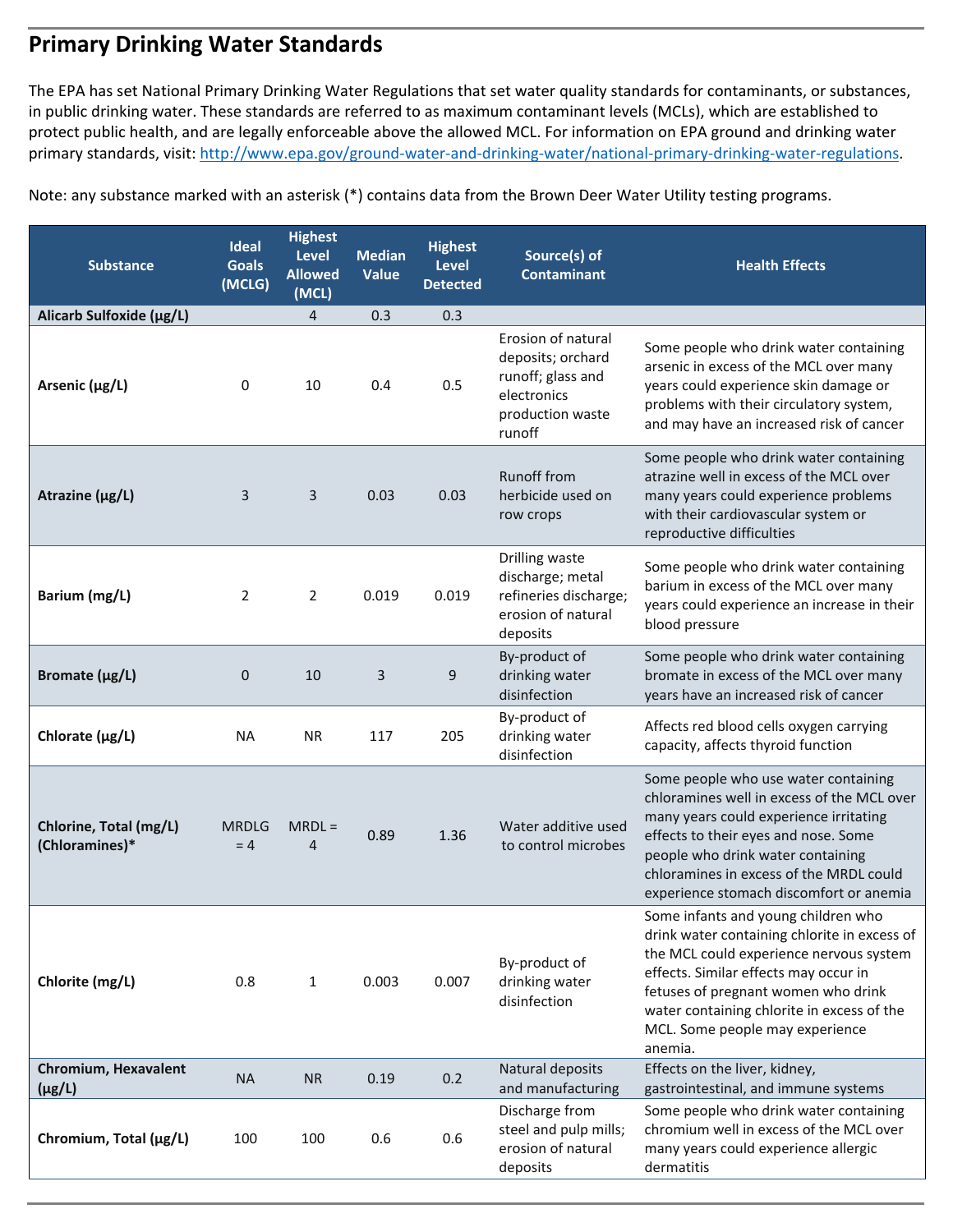# **Primary Drinking Water Standards (continued)**

| <b>Substance</b>                             | <b>Ideal</b><br><b>Goals</b><br>(MCLG) | <b>Highest</b><br>Level<br><b>Allowed</b><br>(MCL) | <b>Median</b><br><b>Value</b> | <b>Highest</b><br><b>Level</b><br><b>Detected</b> | Source(s) of<br><b>Contaminant</b>                                                                                                                       | <b>Health Effects</b>                                                                                                                                                                                                                                                                                                                                                                                                                                                                                 |
|----------------------------------------------|----------------------------------------|----------------------------------------------------|-------------------------------|---------------------------------------------------|----------------------------------------------------------------------------------------------------------------------------------------------------------|-------------------------------------------------------------------------------------------------------------------------------------------------------------------------------------------------------------------------------------------------------------------------------------------------------------------------------------------------------------------------------------------------------------------------------------------------------------------------------------------------------|
| Copper (mg/L)                                | $AL =$<br>1.3                          | $AL = 1.3$                                         | 0.004                         | 0.006                                             | Corrosion of<br>household<br>plumbing systems;<br>erosion of natural<br>deposits                                                                         | Copper is an essential nutrient, but<br>some people who drink water<br>containing copper in excess of the<br>action level over a relatively short<br>amount of time could experience<br>gastrointestinal distress. Some<br>people who drink water containing<br>copper in excess of the action level<br>over many years could suffer liver or<br>kidney damage. People with<br>Wilson's Disease should consult<br>their personal physician.                                                           |
| Fluoride (mg/L)                              | 4.0                                    | 4.0                                                | 0.58                          | 0.73                                              | Erosion of natural<br>deposits; water<br>additive which<br>promotes strong<br>teeth; discharge<br>from fertilizer and<br>aluminum factories              | Some people who drink water<br>containing fluoride in excess of the<br>MCL over many years could get<br>bone disease, including pain and<br>tenderness of bones. Fluoride in<br>drinking water at half of the MCL or<br>more may cause mottling of<br>children's teeth, usually in children<br>less than 9 years old. Mottling, also<br>known as dental fluorosis, may<br>include brown staining and/or<br>pitting of the teeth, and occurs only<br>in developing teeth before they<br>erupt the gums |
| Haloacetic Acids (9),<br>Total $(\mu g/L)^*$ | <b>NA</b>                              | 60                                                 | 3.6                           | 5.1                                               | Byproduct of<br>drinking water<br>disinfection                                                                                                           | Some people who drink water<br>containing haloacetic acids in excess<br>of the MCL over many years may<br>have an increased risk of cancer                                                                                                                                                                                                                                                                                                                                                            |
| <b>Individual Haloacetic</b><br>Acids        |                                        |                                                    |                               |                                                   |                                                                                                                                                          |                                                                                                                                                                                                                                                                                                                                                                                                                                                                                                       |
| <b>Bromochloroacetic Acid</b>                |                                        |                                                    | 0.9                           | 1.2                                               |                                                                                                                                                          |                                                                                                                                                                                                                                                                                                                                                                                                                                                                                                       |
| Bromodichloroacetic<br>Acid                  |                                        |                                                    | $\mathbf{1}$                  | 2.1                                               |                                                                                                                                                          |                                                                                                                                                                                                                                                                                                                                                                                                                                                                                                       |
| Chlorodibromoacetic<br>Acid                  |                                        |                                                    | < 0.9                         | 1.2                                               |                                                                                                                                                          |                                                                                                                                                                                                                                                                                                                                                                                                                                                                                                       |
| Dibromoacetic Acid*                          |                                        |                                                    | 0.55                          | 0.72                                              |                                                                                                                                                          |                                                                                                                                                                                                                                                                                                                                                                                                                                                                                                       |
| Dichloroacetic Acid*                         |                                        |                                                    | 1.8                           | 2.5                                               |                                                                                                                                                          |                                                                                                                                                                                                                                                                                                                                                                                                                                                                                                       |
| Monobromoacetic Acid*                        |                                        |                                                    | 0.22                          | 0.47                                              |                                                                                                                                                          |                                                                                                                                                                                                                                                                                                                                                                                                                                                                                                       |
| Trichloroacetic Acid*                        |                                        |                                                    | $\,<\,$                       | $\,<\,$                                           |                                                                                                                                                          |                                                                                                                                                                                                                                                                                                                                                                                                                                                                                                       |
| <b>Heterotrophic Plate</b><br>Count (HPC)    | <b>NA</b>                              | TT                                                 | Met<br>requirement            | Met<br>requirement                                | Naturally present<br>in the<br>environment;<br>runoff from<br>fertilizer use;<br>leeching from<br>septic tanks<br>sewage; erosion of<br>natural deposits | HPC has no health effects; it is an<br>analytic method used to measure<br>the variety of bacteria that are<br>common in water.                                                                                                                                                                                                                                                                                                                                                                        |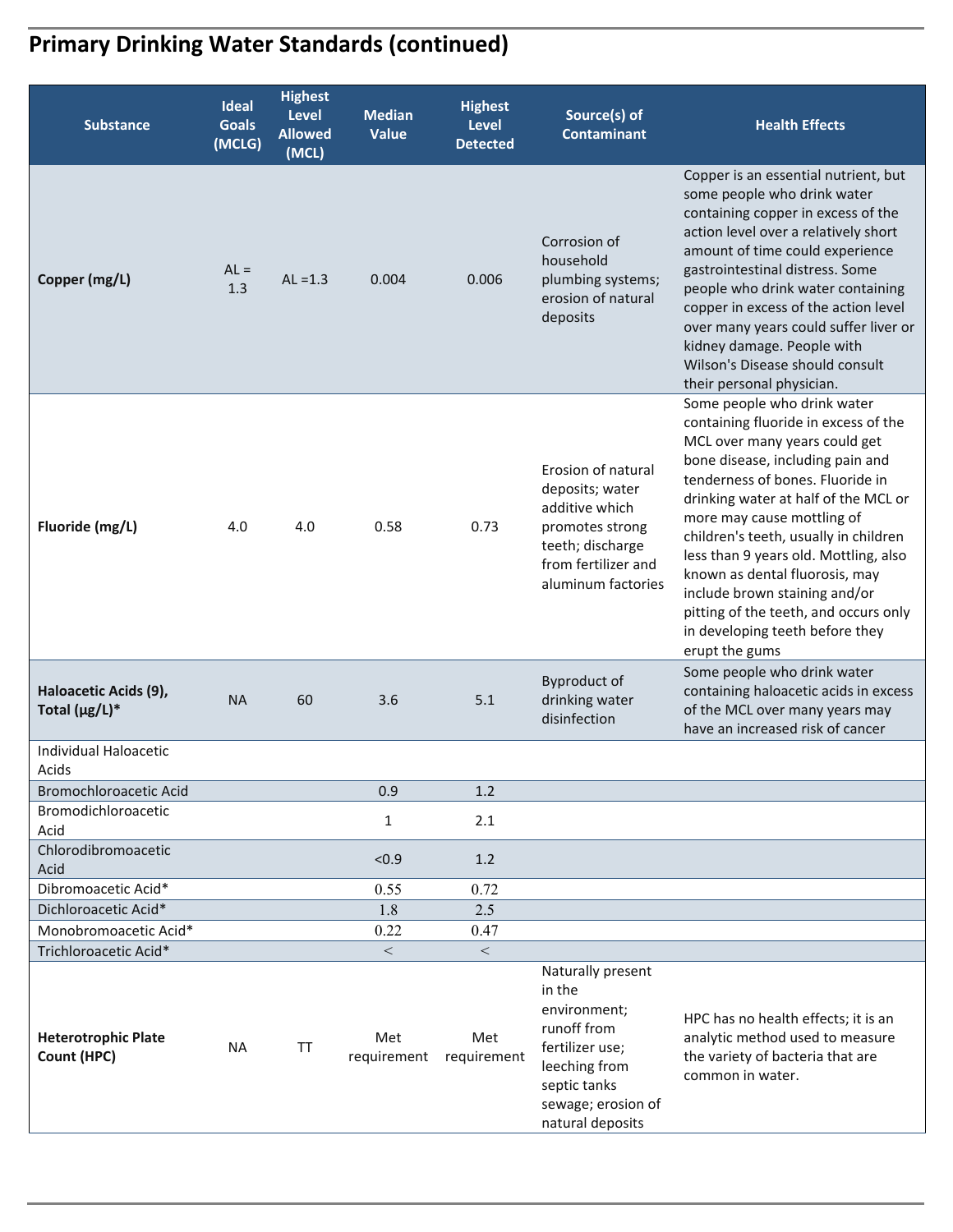# **Primary Drinking Water Standards (continued)**

| <b>Substance</b>                                         | Ideal<br><b>Goals</b><br>(MCLG) | <b>Highest</b><br><b>Level</b><br><b>Allowed</b><br>(MCL) | <b>Median</b><br>Value | <b>Highest</b><br><b>Level</b><br><b>Detected</b> | Source(s) of<br><b>Contaminant</b>                                                                               | <b>Health Effects</b>                                                                                                                                                                                                                                                                                                                                                                                                                                                                                                                  |
|----------------------------------------------------------|---------------------------------|-----------------------------------------------------------|------------------------|---------------------------------------------------|------------------------------------------------------------------------------------------------------------------|----------------------------------------------------------------------------------------------------------------------------------------------------------------------------------------------------------------------------------------------------------------------------------------------------------------------------------------------------------------------------------------------------------------------------------------------------------------------------------------------------------------------------------------|
| Nitrate, as Nitrogen<br>(mg/L)                           | 10                              | 10                                                        | 0.33                   | 0.44                                              | <b>Runoff from</b><br>fertilizer use;<br>leeching from<br>septic tanks<br>sewage; erosion of<br>natural deposits | Infants below the age of six months who<br>drink water containing nitrate in excess<br>of the MCL could become seriously ill<br>and, if untreated, may die. Symptoms<br>include shortness of breath and blue-<br>baby syndrome. Females who are or may<br>become pregnant should not consume<br>water with nitrate concentrations that<br>exceed the MCL. There is some evidence<br>of an association between exposure to<br>high nitrate levels in drinking water<br>during the first weeks of pregnancy and<br>certain birth defects |
| <b>Nitrate and Nitrite,</b><br>Total, as Nitrogen (mg/L) |                                 | 10                                                        | 0.330                  | 0.442                                             | Runoff from<br>fertilizer use;<br>leeching from<br>septic tanks<br>sewage; erosion of<br>natural deposits        | Infants below the age of six months who<br>drink water containing nitrate in excess<br>of the MCL could become seriously ill<br>and, if untreated, may die. Symptoms<br>include shortness of breath and blue-<br>baby syndrome. Females who are or may<br>become pregnant should not consume<br>water with nitrate concentrations that<br>exceed the MCL. There is some evidence<br>of an association between exposure to<br>high nitrate levels in drinking water<br>during the first weeks of pregnancy and<br>certain birth defects |
| Nitrite, as Nitrogen<br>(mg/L)                           |                                 | $\mathbf{1}$                                              | 0.002                  | 0.013                                             | <b>Runoff from</b><br>fertilizer use;<br>leeching from<br>septic tanks<br>sewage; erosion of<br>natural deposits | Infants below the age of six months who<br>drink water containing nitrite in excess of<br>the MCL could become seriously ill and, if<br>untreated, may die. Symptoms include<br>shortness of breath and blue-baby<br>syndrome                                                                                                                                                                                                                                                                                                          |
| Perchlorate (µg/L)                                       | <b>NA</b>                       | Regulation<br>pending                                     | 0.12                   | 0.12                                              | Byproduct of<br>drinking water<br>disinfection                                                                   | Inhibits the absorption of iodine by the<br>thyroid glands, leading to developmental<br>and learning disabilities in children                                                                                                                                                                                                                                                                                                                                                                                                          |
| Selenium (µg/L)                                          | 50                              | 50                                                        | 0.5                    | 0.5                                               | Discharge from<br>petroleum and<br>metal refineries;<br>erosion of natural<br>deposits; discharge<br>from mines  | Selenium is an essential nutrient.<br>However, some people who drink water<br>containing selenium in excess of the MCL<br>over many years could experience hair or<br>fingernail loss, numbness in fingers or<br>toes, or problems with their circulation                                                                                                                                                                                                                                                                              |
| Strontium (µg/L)                                         |                                 | <b>NR</b>                                                 | 110                    | 110                                               | Natural deposits                                                                                                 | Effects on bone growth in children                                                                                                                                                                                                                                                                                                                                                                                                                                                                                                     |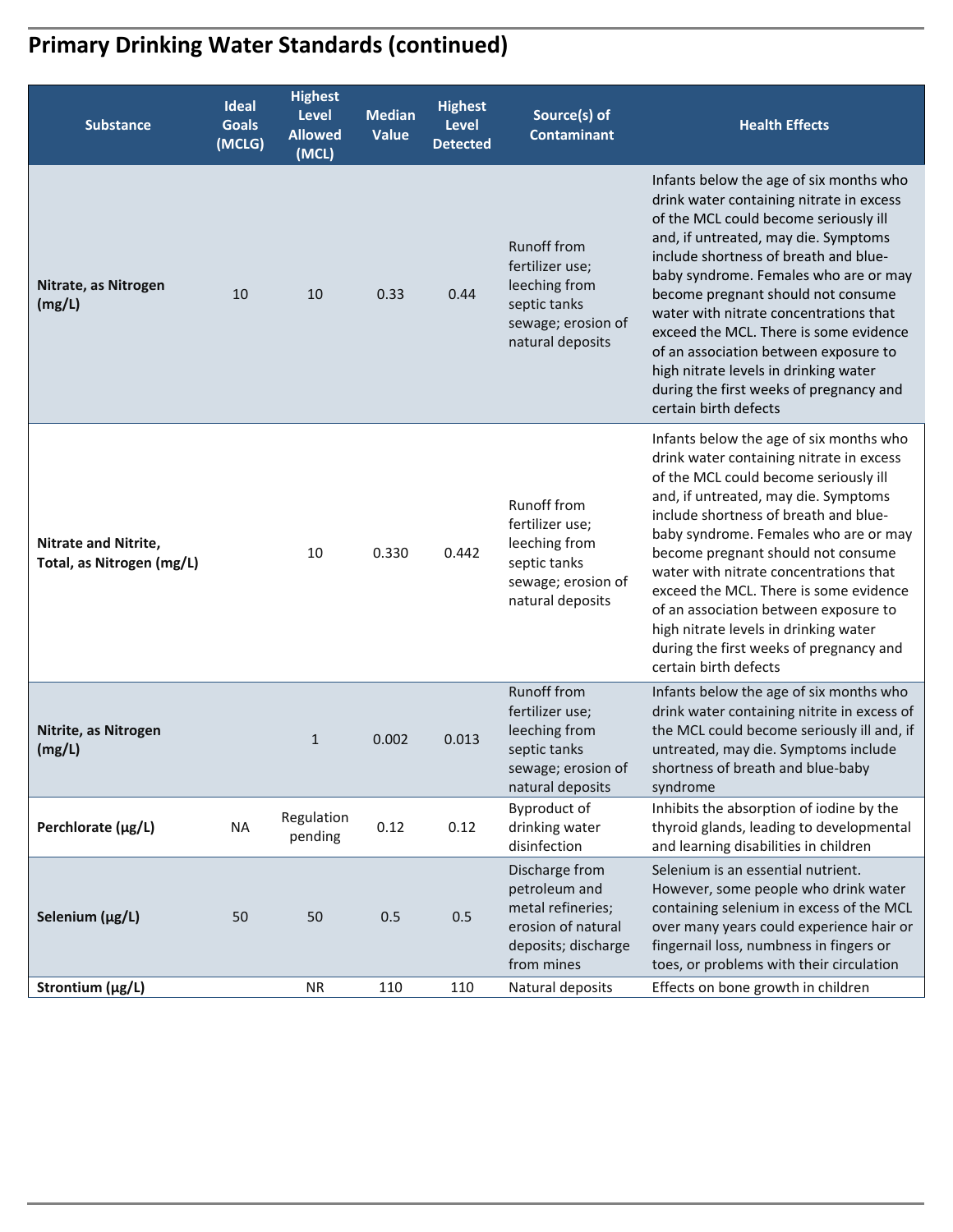# **Primary Drinking Water Standards (continued)**

| <b>Substance</b>                                                | <b>Ideal</b><br><b>Goals</b><br>(MCLG) | <b>Highest</b><br>Level<br><b>Allowed</b><br>(MCL) | <b>Median</b><br>Value  | <b>Highest</b><br><b>Level</b><br><b>Detected</b> | Source(s) of<br><b>Contaminant</b>             | <b>Health Effects</b>                                                                                                                                                                                                                                                                                                                                                |
|-----------------------------------------------------------------|----------------------------------------|----------------------------------------------------|-------------------------|---------------------------------------------------|------------------------------------------------|----------------------------------------------------------------------------------------------------------------------------------------------------------------------------------------------------------------------------------------------------------------------------------------------------------------------------------------------------------------------|
| Radionuclides (pCi/L)<br>(2015)                                 |                                        |                                                    |                         |                                                   | Erosion of natural<br>deposits                 | Certain minerals are radioactive and may<br>emit a form of radiation known as alpha<br>radiation. Some people who drink water<br>containing alpha emitters in excess of the<br>MCL over many years may have an<br>increased risk of cancer                                                                                                                           |
| Individual Radionuclides                                        |                                        |                                                    |                         |                                                   |                                                |                                                                                                                                                                                                                                                                                                                                                                      |
| Alpha emitters (Gross<br>Alpha Particles, excluding<br>$Ra + U$ |                                        | 15                                                 | $1.86 \pm$<br>2.00      | $3.42 \pm$<br>1.99                                | Erosion of natural<br>deposits                 | Increased risk of cancer                                                                                                                                                                                                                                                                                                                                             |
| <b>Gross Alpha Particles</b>                                    | <b>NR</b>                              |                                                    | $2.03 \pm$<br>2.0       | $3.6 \pm 2.0$                                     | Erosion of natural<br>deposits                 | Increased risk of cancer                                                                                                                                                                                                                                                                                                                                             |
| Beta/photon emitters<br>(Gross Beta Particles)                  |                                        | 50                                                 | 3.9 <sub>±</sub><br>1.9 | $4.0 \pm 1.9$                                     | Decay of natural<br>and manmade<br>deposits    | Certain minerals are radioactive and may<br>emit a form of radiation known as<br>photons and beta radiation. Some people<br>who drink water containing beta and<br>photon emitters in excess of the MCL<br>over many years may have an increased<br>risk of cancer                                                                                                   |
| Radium 226                                                      |                                        | 5                                                  | $0.16 \pm$<br>0.16      | $0.20 \pm$<br>0.18                                |                                                | Increased risk of cancer                                                                                                                                                                                                                                                                                                                                             |
| Radium 228                                                      |                                        | 5                                                  | $1.05 \pm$<br>0.58      | $1.4 \pm 0.7$                                     |                                                | Increased risk of cancer                                                                                                                                                                                                                                                                                                                                             |
| Radium, combined (226 +<br>228)                                 |                                        | 5                                                  | $1.20 \pm$<br>0.60      | $1.51 \pm$<br>0.71                                | Erosion of natural<br>deposits                 | Some people who drink water containing<br>radium 226 or 228 in excess of the MCL<br>over many years may have an increased<br>risk of cancer                                                                                                                                                                                                                          |
| Uranium (µg/L)                                                  | $\mathbf{0}$                           | 30                                                 | < 0.0010                | < 0.0010                                          | Erosion of natural<br>deposits                 | Some people who drink water containing<br>uranium in excess of the MCL over many<br>years may have an increase risk of cancer<br>or kidney toxicity                                                                                                                                                                                                                  |
| <b>Trihalomethanes, Total</b><br>$(\mu g/L)^*$                  | <b>NA</b>                              | 80                                                 | 11                      | 16                                                | Byproduct of<br>drinking water<br>disinfection | Some people who drink water containing<br>trihalomethanes in excess of the MCL<br>over many years may experience<br>problems with their liver, kidneys, or<br>central nervous systems, and may have<br>an increased risk of cancer                                                                                                                                   |
| Individual                                                      |                                        |                                                    |                         |                                                   |                                                |                                                                                                                                                                                                                                                                                                                                                                      |
| Trihalomethanes<br>Bromodichloromethane*                        |                                        |                                                    |                         |                                                   |                                                |                                                                                                                                                                                                                                                                                                                                                                      |
| Bromoform*                                                      |                                        |                                                    | 4.2<br>0.35             | 5.7<br>0.52                                       |                                                |                                                                                                                                                                                                                                                                                                                                                                      |
| Chloroform*                                                     |                                        |                                                    | 4.05                    | 7.1                                               |                                                |                                                                                                                                                                                                                                                                                                                                                                      |
| Dibromochloromethane*                                           |                                        |                                                    | 2.6                     | 3.1                                               |                                                |                                                                                                                                                                                                                                                                                                                                                                      |
| <b>Turbidity (NTU)</b>                                          | <b>NA</b>                              | < 0.3<br>(95% of<br>the<br>time)                   | 0.02                    | $0.24(1 -$<br>day<br>maximum)                     | Soil runoff                                    | Turbidity has no health effects. However,<br>turbidity can interfere with disinfection<br>and provide a medium for microbial<br>growth. Turbidity may indicate the<br>presence of disease-causing organisms.<br>These organisms include bacteria,<br>viruses, and parasites that can cause<br>symptoms such as nausea, cramps,<br>diarrhea, and associated headaches |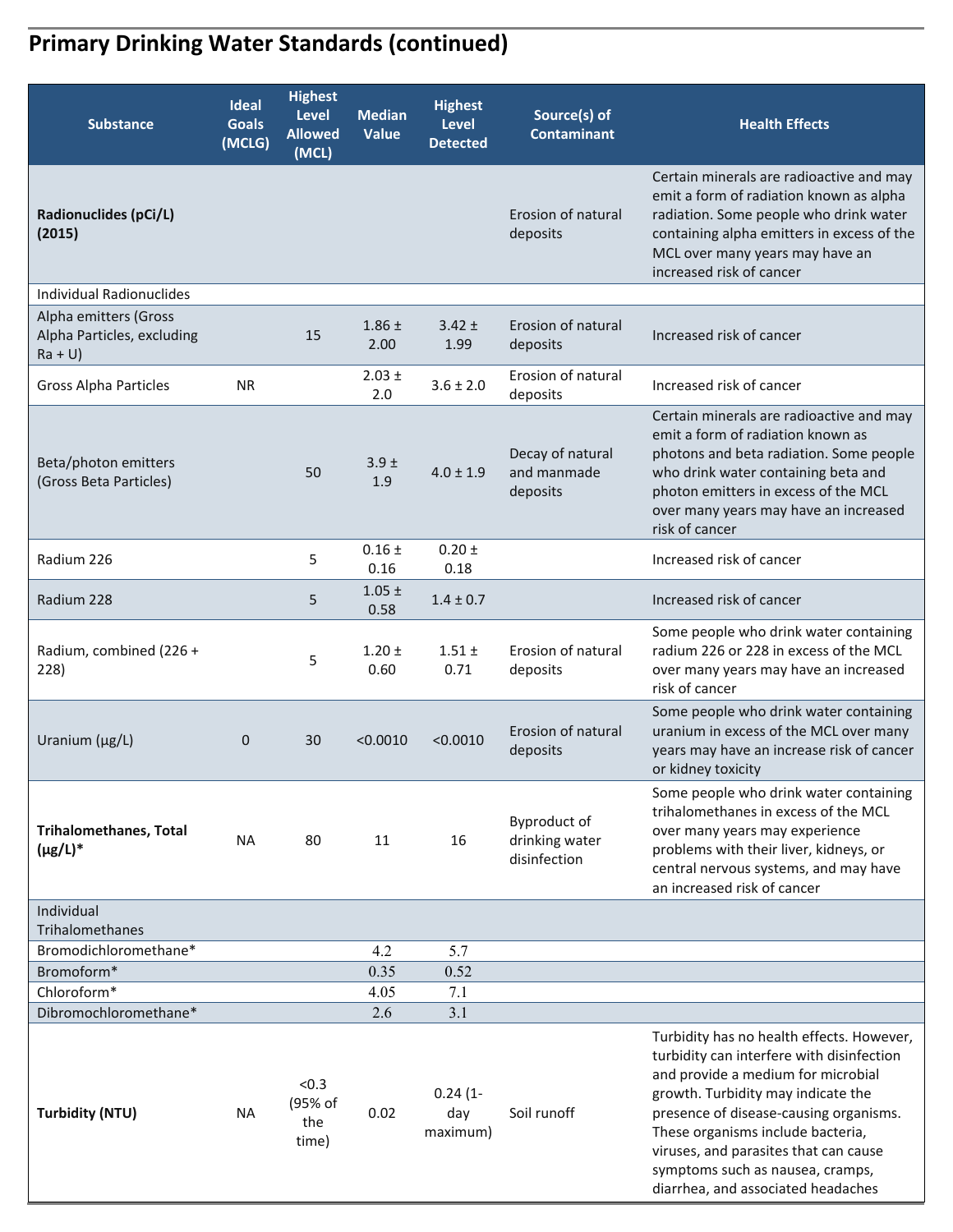## **Secondary Drinking Water Standards**

 guidelines for drinking water aesthetics such as taste, odor, and color. For more information on EPA secondary standards, visit: The EPA has also established National Secondary Drinking Water Regulations that set non‐mandatory standards for potential water-quality substances. These secondary substances are not currently considered a risk to human health, but instead, act as https://www.epa.gov/dwstandardsregulations/secondary-drinking-water-standards-guidance-nuisance-chemicals.

| <b>Substance</b>                                          | <b>Ideal</b><br><b>Goals</b><br>(MCLG) | <b>Highest</b><br><b>Level</b><br><b>Allowed</b><br>(MCL) | <b>Median</b><br><b>Value</b> | <b>Highest</b><br><b>Level</b><br><b>Detected</b> | Source(s) of<br><b>Contaminant</b>               | <b>Health Effects</b>                                                                                                        |
|-----------------------------------------------------------|----------------------------------------|-----------------------------------------------------------|-------------------------------|---------------------------------------------------|--------------------------------------------------|------------------------------------------------------------------------------------------------------------------------------|
| Aluminum (mg/L)                                           | 0.2                                    | $0.05 -$<br>0.20                                          | 0.042                         | 0.045                                             | Water treatment<br>additive, natural<br>deposits | None in drinking water, aesthetic quality of<br>water.                                                                       |
| Chloride (mg/L)                                           | 250                                    | 250                                                       | 14.7                          | 21.5                                              | Natural deposits<br>and road salts               | None in drinking water, aesthetic quality of<br>water.                                                                       |
| Copper (mg/L)                                             | $AL = 1.3$                             | $AL = 1.3$                                                | 0.004                         | 0.006                                             |                                                  | See Primary Drinking Water Standards                                                                                         |
| Fluoride (mg/L)                                           | 4.0                                    | 4.0                                                       | 0.58                          | 0.73                                              |                                                  | See Primary Drinking Water Standards                                                                                         |
| Iron $(\mu g/L)$                                          | 300                                    | 300                                                       | 123                           | 126                                               | Natural deposits                                 | None in drinking water, aesthetic quality of<br>water.                                                                       |
| Manganese $(\mu g/L)$                                     |                                        | 50                                                        | 0.3                           | 0.3                                               | Natural deposits                                 | None in drinking water, aesthetic quality of<br>water.                                                                       |
| Odor (threshold odor<br>number)                           |                                        | 3                                                         | $\mathbf{1}$                  | $\mathbf{1}$                                      | Naturally present in<br>the environment          | None in drinking water, aesthetic quality of<br>water.                                                                       |
| $pH$ (- $log[H+])$                                        | <b>NA</b>                              | $6.5 - 8.5$                                               | 7.64                          | 7.79                                              | Naturally present in<br>the environment          | <b>NA</b>                                                                                                                    |
| Silver (µg/L)                                             |                                        | 50                                                        | 0.3                           | 0.3                                               | Naturally present in<br>the environment          | Skin discoloration; graying of the white<br>part of the eyes                                                                 |
| Sulfate (mg/L)                                            |                                        | 500                                                       | 26.5                          | 27                                                | Natural deposits                                 | None in drinking water, aesthetic quality of<br>water.                                                                       |
| <b>Total Dissolved Solids</b><br>(mg/L)                   | 500                                    | 500                                                       | 179                           | 204                                               | Aggregate of<br>dissolved minerals               | None in drinking water, aesthetic quality of<br>water.                                                                       |
| Notice to Parents of Infants Six Months of Age or Younger |                                        |                                                           |                               |                                                   |                                                  | According to the CDC, the proper amount of fluoride, from infancy and at all gaes throughout life, helps prevent and control |

## **Notice to Parents of Infants Six Months of Age or Younger**

*According to the CDC, the proper amount of fluoride, from infancy and at all ages throughout life, helps prevent and control tooth decay (cavities). Therefore, the Milwaukee Water Works, following public health recommendations, maintains a level of fluoride in our drinking water that is both safe and effective. The following is an advisory regarding fluoride and young infants:* 

The American Academy of Pediatrics recommends exclusive breastfeeding for the first six months of a child's life, followed by continued breastfeeding as complementary foods are introduced, for optimal short– and long‐term health advantages. Go to http://pediatrics.aappublications.org/content/129/3/e827 for more information.

As of August 31, 2012, Brown Deer water is fluoridated at a level not to exceed 0.7 mg/L. According to the CDC, for infants up to six months of age, if tap water is fluoridated or has substantial natural fluoride (0.7 mg/L or higher) and is being used to dilute infant formula, a parent may consider using a low‐fluoride alternative water source. Bottled water known to be low in fluoride is labeled as purified, deionized, demineralized, distilled, or prepared by reverse osmosis. Ready‐to‐feed (no‐mix) infant formula typically has little fluoride and may be preferable at least some of the time. If breastfeeding is not possible, parents should consult a pediatrician about an appropriate infant formula option. Parents should be aware that there may be an increased chance of mild dental fluorosis if the child is exclusively consuming infant formula reconstituted with fluoridated water. Dental fluorosis is a term that covers a range of visible changes to the enamel surface of the tooth. For more information on dental fluorosis and the use of fluoridated drinking water in infant formula, go to http://www.cdc.gov/fluoridation.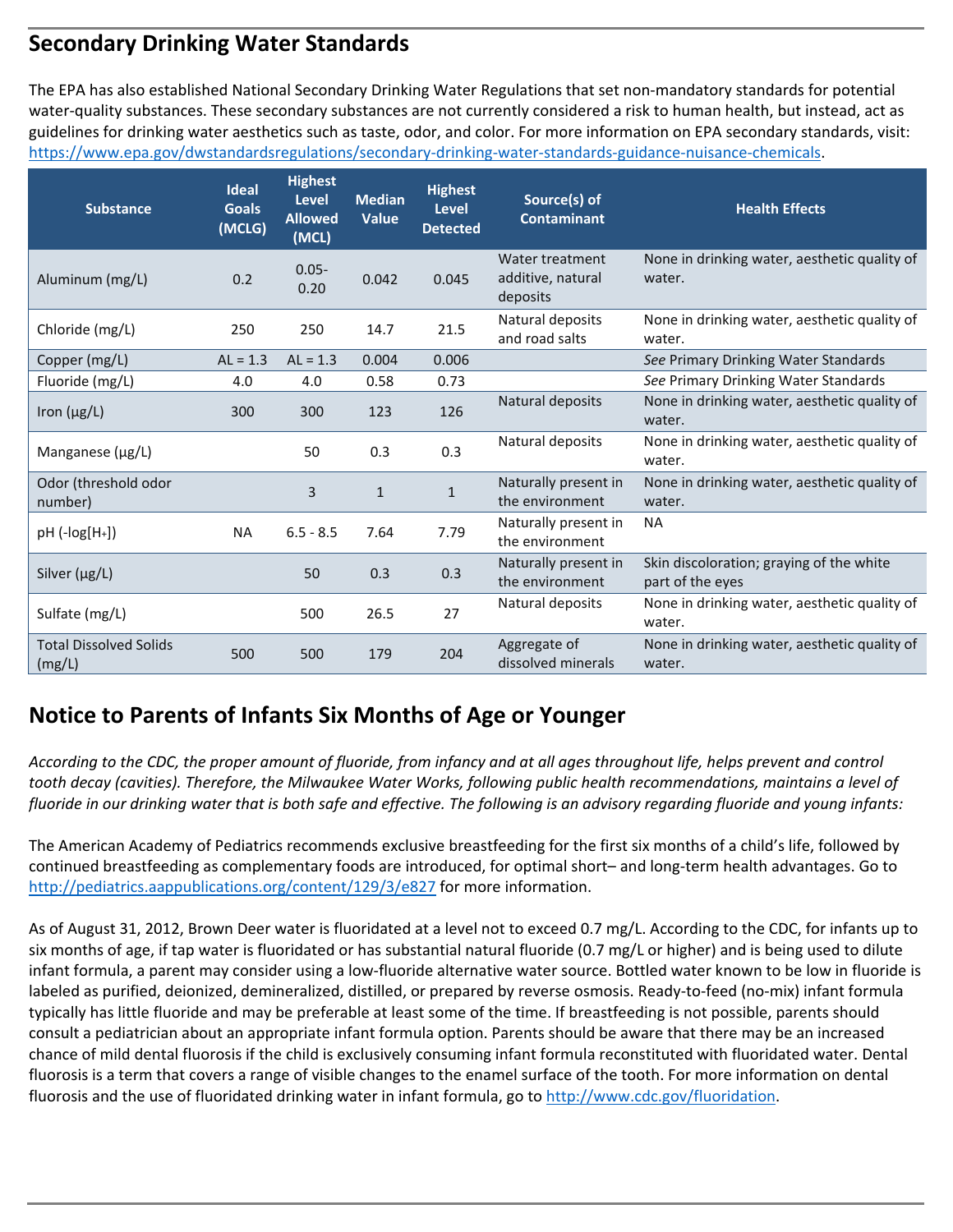## **Unregulated Contaminants Monitoring Rule – Phase 3**

 not yet regulated but are known, or anticipated, to occur in public water systems. These data help the EPA determine if future The Unregulated Contaminant Monitoring Rule (UCMR) was established by the EPA as part of the Safe Drinking Water Act of 1996. Every five years, in compliance with the EPA, Brown Deer Water Utility collects data on potential contaminants that are regulations are needed for contaminants of concern. The next round of UCMR (Phase 4) will take place between 2018‐2020. Learn more at http://www.epa.gov/dwucmr.

| <b>UCMR-3 Assessment Monitoring</b><br>(2013)    | <b>Median</b><br><b>Value</b> | <b>Highest</b><br><b>Level</b><br><b>Detected</b> | <b>Source of Contaminants</b>                                             | <b>Health Effects</b>                                                                                                 |
|--------------------------------------------------|-------------------------------|---------------------------------------------------|---------------------------------------------------------------------------|-----------------------------------------------------------------------------------------------------------------------|
| Chromium (µg/L)*                                 | 0.3                           | 0.3                                               | Natural deposits,<br>manufacturing                                        | Chromium (III) is an essential element in<br>humans, with a daily intake of 50 to<br>200 µg/d recommended for adults. |
| Cobalt (µg/L)                                    | < 1.0                         | < 1.0                                             | Natural deposits.                                                         | Possible fetal development, possible<br>human carcinogen                                                              |
| Molybdenum (µg/L)*                               | < 1.0                         | 1.2                                               | Natural deposits.                                                         | Toxic to animals at very high<br>concentrations.                                                                      |
| Strontium (mg/L)*                                | 0.12                          | 0.12                                              | Natural deposits.                                                         | Effects on bone growth in children                                                                                    |
| Vanadium (µg/L)*                                 | 0.3                           | 0.3                                               | Natural deposits,<br>manufacturing                                        | Gastrointestinal symptoms                                                                                             |
| Chromium, Hexavalent (µg/L)*                     | 0.16                          | 0.18                                              | Natural deposits,<br>manufacturing                                        | Effects on the liver, kidney,<br>gastrointestinal and immune systems.                                                 |
| Chlorate (µg/L)*                                 | 52.50                         | 160.00                                            | Byproduct of drinking water<br>dis-infection                              | Affects red blood cells oxygen carrying<br>capacity, affects on thyroid function.                                     |
| 1,4-Dioxane (µg/L)                               | < 0.07                        | < 0.07                                            | Manufacturing of paints and<br>solvents                                   | Likely to be carcinogenic                                                                                             |
| Bromochloromethane (µg/L)                        | < 0.06                        | < 0.06                                            | Byproduct of drinking water<br>dis-infection, Fire<br>extinguishing agent | Maybe toxic to kidneys, lungs, liver,<br>respiratory tract, skin, eyes and central<br>nervous system.                 |
| Bromomethane (µg/L)                              | < 0.2                         | < 0.2                                             | Fumigant                                                                  | Increased cancer risk                                                                                                 |
| 1,3-Butadiene (µg/L)                             | < 0.1                         | < 0.1                                             | Plastic manufacturing                                                     | Increased cancer risk                                                                                                 |
| Chlorodifluoromethane (µg/L)                     | < 0.08                        | < 0.08                                            | Refrigerant                                                               | Cardiac effects                                                                                                       |
| Chloromethane (µg/L)                             | < 0.2                         | < 0.2                                             | Byproduct of drinking water<br>dis-infection, manufacturing               | Central nervous system effects                                                                                        |
| 1,1-Dichloroethane (µg/L)                        | < 0.03                        | < 0.03                                            | Plastic manufacturing                                                     | Increased cancer risk                                                                                                 |
| 1,2,3-Trichloropropane (µg/L)                    | < 0.03                        | < 0.03                                            | Solvents, pesticide<br>manufacturing                                      | Increased cancer risk                                                                                                 |
| Perfluorobutanesulfone acid<br>$(PFBS)(\mu g/L)$ | < 0.09                        | < 0.09                                            | Waterproofing, textile<br>manufacturing                                   | Effects on blood, liver and kidneys                                                                                   |
| Perfluoroheptanoic acid (PFHpA)<br>$(\mu g/L)$   | < 0.01                        | < 0.01                                            | Waterproofing, textile<br>manufacturing                                   | Effects on blood, liver and kidneys                                                                                   |
| Perfluorohexanesulfonic acid<br>(PFHxS) (µg/L)   | < 0.03                        | < 0.03                                            | Waterproofing, textile<br>manufacturing                                   | Effects on blood, liver and kidneys                                                                                   |
| Perfluorononanoic acid (PFNA)<br>$(\mu g/L)$     | < 0.02                        | < 0.02                                            | Waterproofing, textile<br>manufacturing                                   | Effects on blood, liver and kidneys                                                                                   |
| Perfluorooctane sulfonate (PFOS)<br>$(\mu g/L)$  | < 0.04                        | < 0.04                                            | Waterproofing, textile<br>manufacturing                                   | Effects on blood, liver and kidneys                                                                                   |
| Perfluorocatanoic acid (PFOA)<br>$(\mu g/L)$     | < 0.02                        | < 0.02                                            | Waterproofing, textile<br>manufacturing                                   | Effects on blood, liver and kidneys                                                                                   |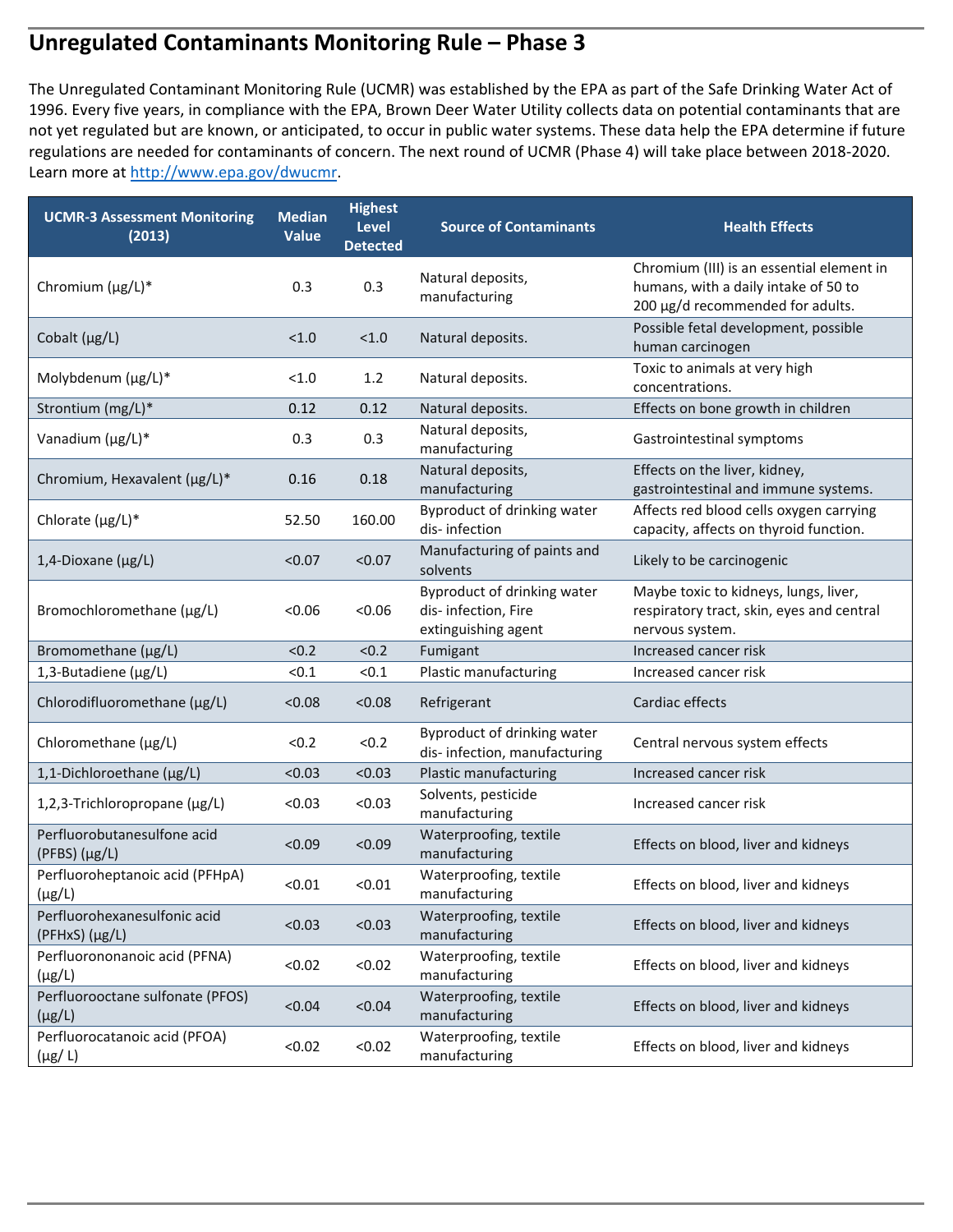## **Unregulated Contaminants Monitoring Rule – Phase 3 (continued)**

| <b>UCMR-3 Assessment Monitoring</b><br>(2013) | <b>Median</b><br>Value | <b>Highest</b><br>Level<br><b>Detected</b> | <b>Source of Contaminants</b> | <b>Health Effects</b> |
|-----------------------------------------------|------------------------|--------------------------------------------|-------------------------------|-----------------------|
| 4-Androstene-3, 17-dione (ng/L)               | < 0.3                  | < 0.3                                      | Hormone                       | Endocrine disruptor   |
| Equilin (ng/L)                                | < 4.0                  | < 4.0                                      | Hormone                       | Endocrine disruptor   |
| 17 beta Estradiol (ng/L)                      | < 0.4                  | < 0.4                                      | Hormone                       | Endocrine disruptor   |
| Estriol (ng/L)                                | < 0.8                  | < 0.8                                      | Hormone                       | Endocrine disruptor   |
| Estrone (ng/L)                                | 2.0                    | 2.0                                        | Hormone                       | Endocrine disruptor   |
| 17 alpha-ethynyl estradiol (ng/L)             | < 0.9                  | < 0.9                                      | Hormone                       | Endocrine disruptor   |
| Testosterone (ng/L)                           | < 0.1                  | < 0.1                                      | Hormone                       | Endocrine disruptor   |

### **Other Monitored Substances**

Milwaukee Water Works measures hundreds of substances that are not regulated by local, state, or federal regulations. When any substance is detected, it is reported. These substances have no regulatory or contaminant level guidelines. Therefore, these data are presented as a "range" of values detected. A complete list of all undetected contaminants, or substances, tested for can be found at

| can be Tound at<br>http://www.milwaukee.gov/ImageLibrary/Groups/WaterWorks/files/UndetectedChemicalContaminantsTreatedWater.pdf |                                    |                                                                                |                                                              |  |  |  |
|---------------------------------------------------------------------------------------------------------------------------------|------------------------------------|--------------------------------------------------------------------------------|--------------------------------------------------------------|--|--|--|
| <b>Substances (other)</b>                                                                                                       | <b>Range of values</b><br>detected | <b>Source of Contaminant</b>                                                   | <b>Health Effects</b>                                        |  |  |  |
| Acesulfame-K (µg/L)                                                                                                             | $0.04 - 0.05$                      | Artificial sweetener                                                           | None proposed for human                                      |  |  |  |
| Ammonia, as N (mg/L)                                                                                                            | $0.12 - 0.36$                      | Disinfection with chloramines;<br>wastes; fertilizers and natural<br>processes | None proposed for human but toxic for<br>aquatic life        |  |  |  |
| Boron $(\mu g/L)$                                                                                                               | $22 - 23$                          | Naturally occurring; borax<br>mining and refining; boric acid<br>manufacturing | Stomach, liver, kidney or central nervous<br>system problems |  |  |  |
| Bromide (µg/L)                                                                                                                  | 14 - 49                            | Naturally occurring                                                            | None from drinking water                                     |  |  |  |
| Bromochloroacetonitrile (µg/L)                                                                                                  | $0.9 - 1.3$                        | Byproduct of drinking water<br>dis-infection                                   | Increased risk of cancer                                     |  |  |  |
| Calcium (mg/L)                                                                                                                  | 34                                 | Naturally occurring                                                            | None from drinking water                                     |  |  |  |
| Chloropicrin (ng/L)                                                                                                             | $0.3 - 0.9$                        | Fungicide, herbicide,<br>insecticide and nematicide                            | Eye/nose irritation; stomach discomfort                      |  |  |  |
| Cotinine (ng/L)                                                                                                                 | 1                                  | Metabolic byproduct of<br>tobacco smoking                                      | None from drinking water                                     |  |  |  |
| Deethylatrazine (µg/L)                                                                                                          | $0.01 - 0.02$                      | Herbicide                                                                      | None from drinking water                                     |  |  |  |
| Dibromoacetonitrile (µg/L)                                                                                                      | $0.3 - 1.7$                        | Byproduct of drinking water<br>disinfection                                    | Eye/nose irritation                                          |  |  |  |
| Dichloroacetonitrile (µg/L)                                                                                                     | $0.3 - 0.9$                        | Byproduct of drinking water<br>disinfection                                    | Increased risk of cancer                                     |  |  |  |
| Lithium (µg/L)                                                                                                                  | 2.1                                | Naturally occurring                                                            | Affects to thyroid function                                  |  |  |  |
| Magnesium (mg/L)                                                                                                                | 12                                 | Naturally occurring                                                            | None from drinking water                                     |  |  |  |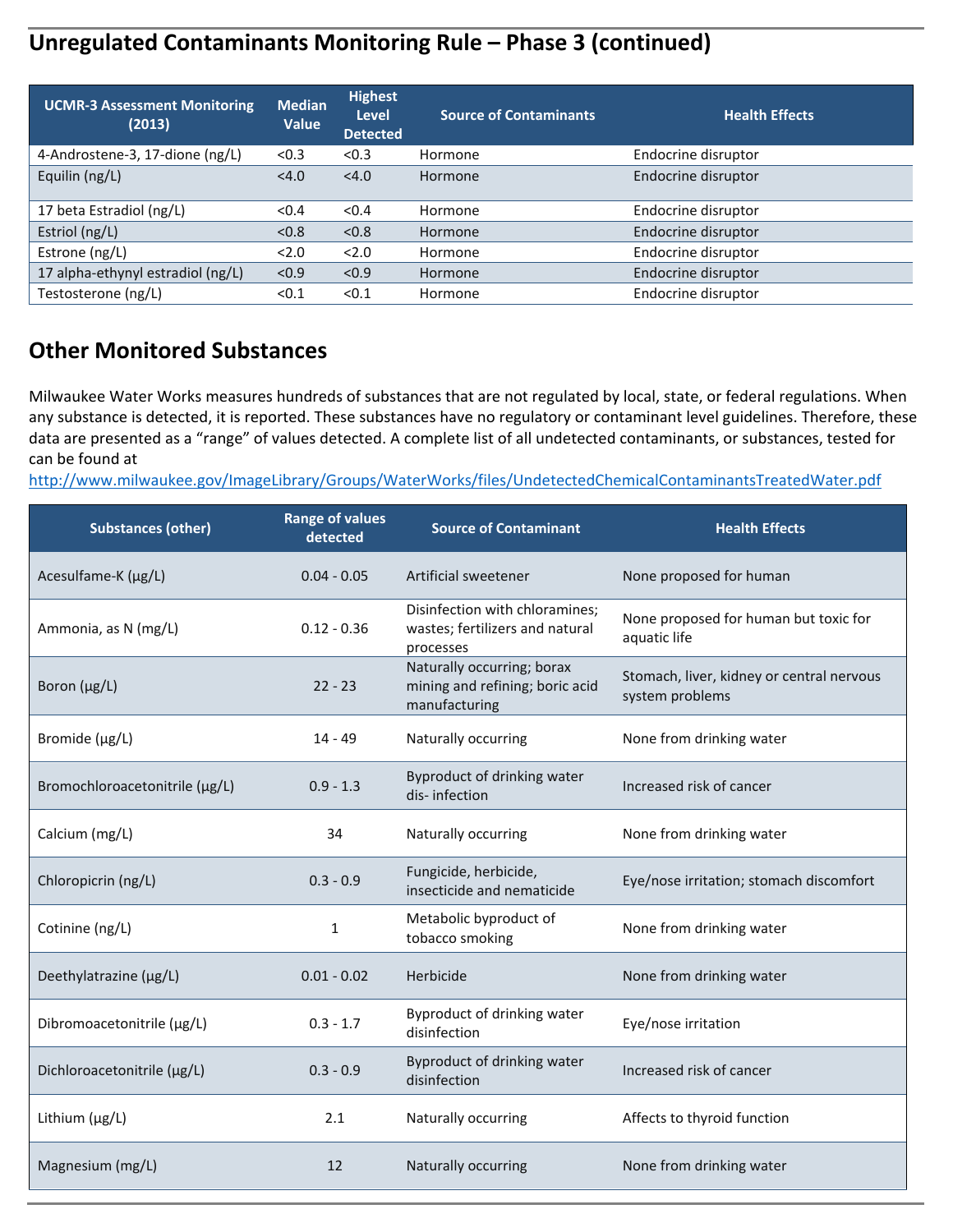## **Other Monitored Substances (continued)**

| <b>Substances (other)</b>                  | <b>Range of values</b><br>detected | <b>Source of Contaminant</b>                | <b>Health Effects</b>                                                                                                                                                                                                                                                                                                                                                                                                                      |
|--------------------------------------------|------------------------------------|---------------------------------------------|--------------------------------------------------------------------------------------------------------------------------------------------------------------------------------------------------------------------------------------------------------------------------------------------------------------------------------------------------------------------------------------------------------------------------------------------|
| Molybdenum (µg/L)                          | $0.9 - 1.0$                        | Natural deposits.                           | Toxic to animals at very high<br>concentrations.                                                                                                                                                                                                                                                                                                                                                                                           |
| Nickel $(\mu g/L)$                         | $0.4 - 0.5$                        | Naturally occurring                         | None from drinking water                                                                                                                                                                                                                                                                                                                                                                                                                   |
| Perfluorooctane sulfonate (PFOS)<br>(ng/L) | $< 2.0 - 2.0$                      | Waterproofing, textile<br>manufacturing     | Effects on blood, liver and kidneys                                                                                                                                                                                                                                                                                                                                                                                                        |
| Perfluorocatanoic acid (PFOA)<br>(ng/L)    | $2.0 - 2.1$                        | Waterproofing, textile<br>manufacturing     | Effects on blood, liver and kidneys                                                                                                                                                                                                                                                                                                                                                                                                        |
| o-Phosphate as PO <sub>4</sub> (mg/L)      | $0.11 - 2.52$                      | Byproduct of drinking water<br>treatment    | None from drinking water                                                                                                                                                                                                                                                                                                                                                                                                                   |
| Phosphorus as P (mg/L)                     | $0.61 - 0.65$                      | Naturally occurring                         | None from drinking water                                                                                                                                                                                                                                                                                                                                                                                                                   |
| Potassium (mg/L)                           | $1.4 - 1.4$                        | Naturally occurring                         | None from drinking water                                                                                                                                                                                                                                                                                                                                                                                                                   |
| Rubidium (µg/L)                            | 1.1                                | Naturally occurring                         | None from drinking water                                                                                                                                                                                                                                                                                                                                                                                                                   |
| Silica (mg/L)                              | $2.0 - 2.1$                        | Naturally occurring                         | None from drinking water                                                                                                                                                                                                                                                                                                                                                                                                                   |
| Sodium (mg/L)                              | $9.3 - 9.6$                        | Natural deposits and road salt              | None from drinking water                                                                                                                                                                                                                                                                                                                                                                                                                   |
| Sucralose (ng/L)                           | $< 25 - 46$                        | Artificial sweetener                        | None from drinking water                                                                                                                                                                                                                                                                                                                                                                                                                   |
| Titanium (µg/L)                            | $0.6 - 0.7$                        | Natural deposits                            | None from drinking water                                                                                                                                                                                                                                                                                                                                                                                                                   |
| Total Organic Carbon (mg/L)                | $1.36 - 1.96$                      | Naturally present in the<br>environment     | Total organic carbon has no health effects.<br>However, total organic carbon provides a<br>medium for the formation of disinfection<br>byproducts. Their byproducts include<br>trihalomethanes and haloacetic acids.<br>Drinking water containing these by-<br>products in excess of the MCL may lead to<br>adverse health effects, liver or kidney<br>problems, or nervous system effects, and<br>may lead to an increased risk in cancer |
| Trichloroacetonitrile (µg/L)               | $0.2 - 0.5$                        | Byproduct of drinking water<br>disinfection | Increased risk of cancer                                                                                                                                                                                                                                                                                                                                                                                                                   |
| 1,1,1-Trichloropropanone (µg/L)            | $0.2 - 1.2$                        | Byproduct of drinking water<br>disinfection | Increased risk of cancer                                                                                                                                                                                                                                                                                                                                                                                                                   |
| Tris(chloropropyl) phosphate (µg/L)        | 0.0                                | Flame retardant                             | Possible carcinogen, reproductive effects                                                                                                                                                                                                                                                                                                                                                                                                  |
| Uranium (µg/L)                             | 0.3                                | Natural deposits                            | Increased risk of cancer, kidney toxicity                                                                                                                                                                                                                                                                                                                                                                                                  |
| Vanadium (µg/L)                            | $< 0.3 - 0.3$                      | Natural deposits,<br>manufacturing          | Gastrointestinal symptoms                                                                                                                                                                                                                                                                                                                                                                                                                  |